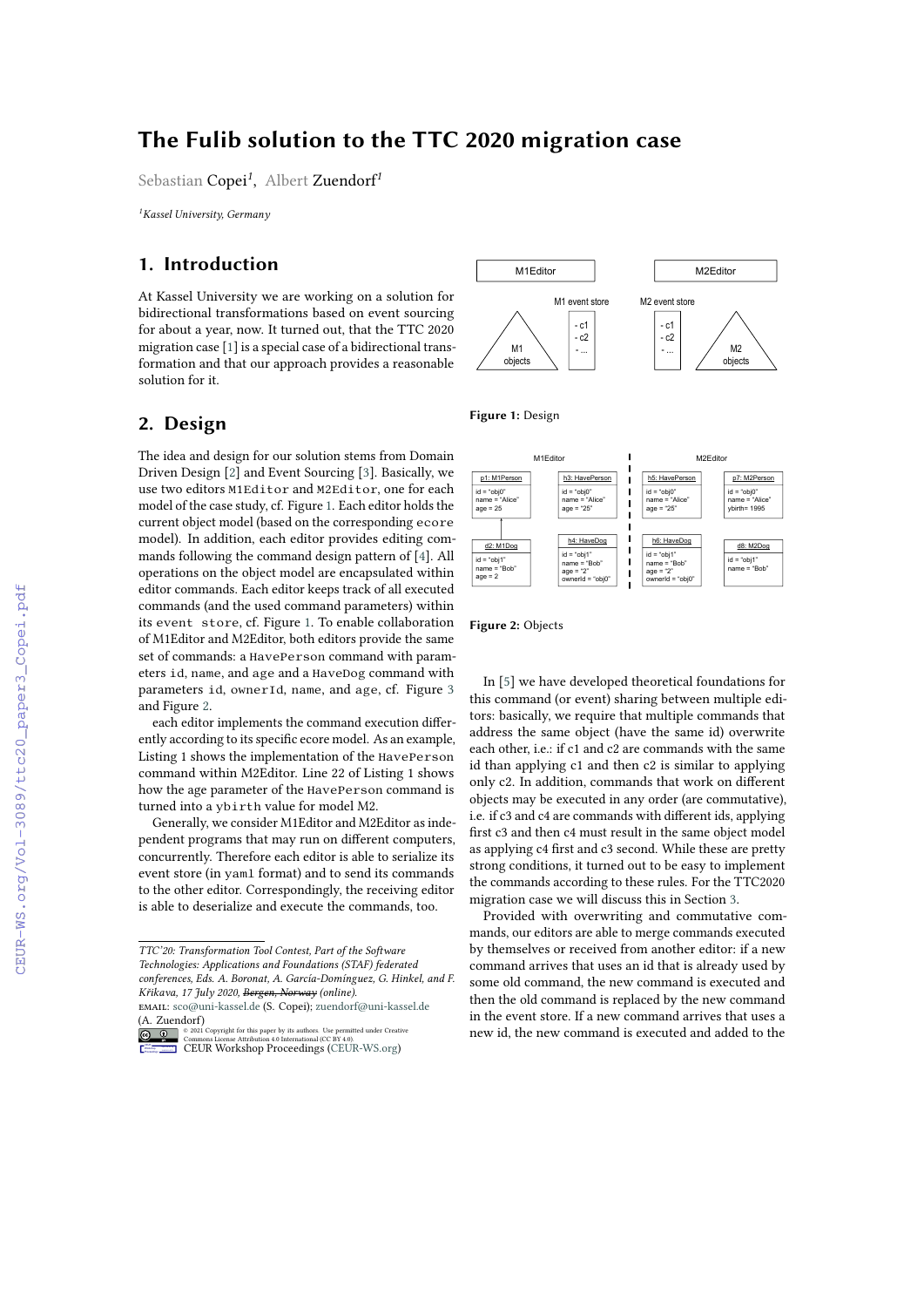

**Figure 3:** Command Classes

event store. The event store is treated as a set, i.e. the order of the commands (and the order of the command execution) does not matter due to our commutativity condition.

Overall this editor design enables us to implement the TTC2020 migration case as outlined in Figure [4.](#page-1-0) The migrate step is invoked by the test or benchmark Tasks. The loading of objects is done by loading the corresponding xml files via EMF mechanisms. The parsing steps are discussed in Section [4.](#page-2-0) The sending is done via our yaml serialization and deserialization. The execution of commands is discussed in Section [3.](#page-1-1) The modification step is again done by the test or benchmark tasks. Similarly, the test and benchmark tasks invoke the migrate back step. The migrate back step uses parsing and sending and execution similar to the migrate forward step. However, some details dealing with missing information are discussed in Section [4.](#page-2-0)

#### <span id="page-1-1"></span>**3. Commands**

Our approach relies on commands that are shared between the two editors. In the simple TTC20 Migration case we need only two commands, cf. Figure [3](#page-1-2) and Figure [2.](#page--1-7) To facilitate the merging of concurrent edits, we require that commands are overwriting and commutative. Thus, if we e.g. execute a HavePerson command with a certain id on an empty model, the first time we shall create a Person object and fill its attributes. However the second time, we shall not create a second Person

- 1. migrate M1 to M2
	- a) load M1 objects
		- b) parse M1 objects into M1 event store
		- c) send M1 commands to M2Editor
		- d) execute commands by M2Editor creating M2 objects and filling M2 event store
- 2. modify M2 objects to M2'
- 3. migrate M2' back to M1'
	- a) parse (modified) M2' objects and detect new commands and merge the new commands into the old M2 event store
	- b) send the updated M2 commands to the M1Editor
	- c) execute (modified and new) commands on M1 objects and update M1 event store

<span id="page-1-0"></span>**Figure 4:** The Fulib Migration Approach

<span id="page-1-2"></span>object but we shall lookup the already existing object and just adjust its attributes. In Line 5 of Listing 1 our HavePerson command achieves this behavior by using the getOrCreatePerson method of its editor. Our editors have hash tables for each model class (i.e. for Person and Dog) and the getOrCreatePerson method looks up this hash table. If the hash table already has a Person with the given id, this Person is returned. Otherwise, getOrCreatePerson creates a Person object, initializes its id, adds it to the hash table, and then returns the new Person. Thus, you may call getOrCreatePerson with a certain id as often as you like, it will always return the same Person object.

This getOrCreate mechanism also helps us to achieve commutativity for our commands. Commutativity for commands requires e.g. that you can execute a HaveDog command before you execute the HavePerson command for the dog owner. To allow this, our HaveDog commands uses getOrCreatePerson with the ownerId to retrieve the corresponding Person object. If the owner already exists, we just use it, otherwise, the owner object is created on the fly. In the latter case, a subsequent execution of the HavePerson command with the same id will retrieve the already existing Person object and then fill the Person's name and age (or ybirth).

Once the targeted Person object has been retrieved, Line 6 to Line 22 of Listing 1 fill the attributes of that Person. In this solution, we use EMF dynamic editing features to set the name and age or ybirth attributes. The different migration tasks use different ecore models with different properties. We store the current ecore model within the editors and thus the commands just query the current ecore model e.g. whether the current Person has either an age attribute or an ybirth attribute. Thus one implementation of our M2.HavePerson com-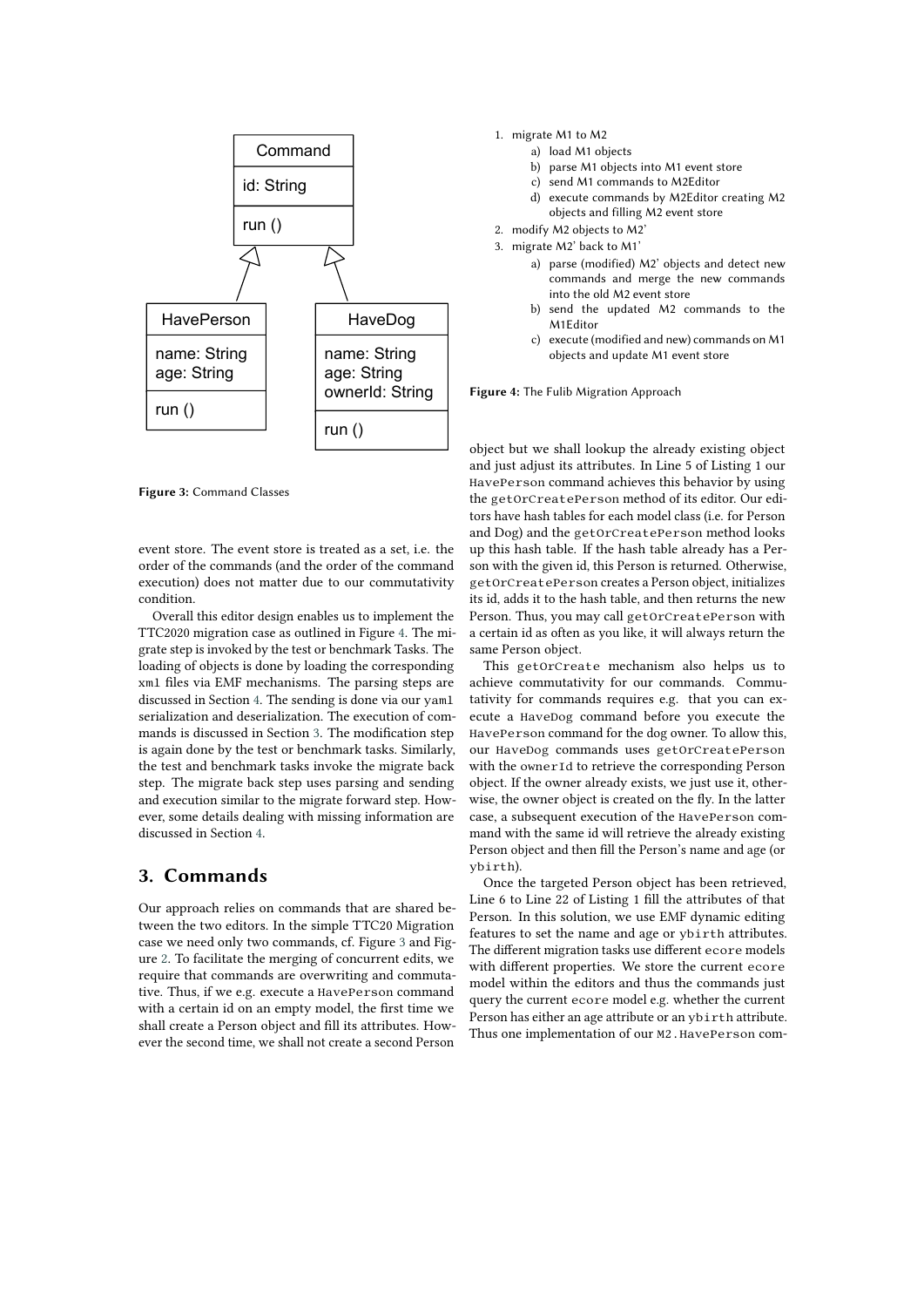```
1 public class HavePerson extends Command {
 2 @Override
3 public Object run(M2Editor editor) {
 4 EObject person =
5 editor.getOrCreatePerson(getId());
6 EClass personClass
           (EClass) editor
              getEmfModel
9 .getEClassifier("Person");<br>
no person.eSet(
\frac{10}{11} person.eSet
11 personClass.getEStructuralFeature("name"),<br>
name);
12 name);
13 EStructuralFeature ageFeature =
14 personClass.getEStructuralFeature("age");
15 if (ageFeature != null) {
16 person.eSet(ageFeature, this.age);
\frac{17}{18}18 EStructuralFeature ybirthFeature =<br>19 personClass
19 personClass<br>
20 personClass
20 .getEStructuralFeature("ybirth");<br>
21 if (ybirthFeature != null) {
<sup>21</sup> if (ybirthFeature person.eSet(ybir
22 person.eSet(ybirthFeature,
23 2020 - this.age);
24 }
25 return person;
26 }
27 ...
```

```
1 public class M2Editor {
2 ...
3 private void parsePerson(EObject instance) {
EClass eClass = instance.eClass()<br>string name =
5 String name<br>6 (String) i
            (String) instance
7 .eGet(eClass<br>8 .getEStruc
                  .getEStructuralFeature("name"));
         int age
10 EStructuralFeature ageFeature =<br>
eClass.getEStructuralFeature
11 eClass.getEStructuralFeature("age");
12 if (ageFeature != null) {
13 age = (Integer) instance.eGet(ageFeature);
         15 EStructuralFeature ybirthFeature =
16 eClass.getEStructuralFeature("ybirth");
17 if (ybirthFeature != null) {
\begin{array}{r}\n 18 \\
 19\n \end{array} age = 2020<br>
(Integer
              19 (Integer) instance.eGet(ybirthFeature);
21 HavePerson havePerson = new HavePerson()<br>22 SetName(name)
            .setName(name)<br>.setAge(age);
23 .setAge(age)<br>24 String id = ge
24 String id = getPersonId(instance);<br>
havePerson.setId(id);
26 execute(havePerson);
28 ...
```
 $\frac{14}{15}$ 

 $\frac{20}{21}$ 

27 }

Listing 1: M2.HavePerson::run()

Listing 2: M2Editor::parse()

mand suffices to address all different migration tasks of the TTC2020 migration case. Note, the M1.HavePerson command also has only one implementation for all tasks, however this implementation is slightly simpler as the one of M2.HavePerson as no variant of model M1 deals with ybirth attributes.

#### <span id="page-2-0"></span>**4. Parsing**

The implementation of the different migration tasks provided by the TTC2020 migration case resources [\[6\]](#page-3-0) load the different start models from XML files. After the first migration the task implementation may retrieve the migrated model and it may modify the migrated model directly via dynamic EMF means. This means, the task implementation does not use our editor commands to load or to modify the models. Thus, our first task is to parse the provided model and to derive the editing commands that correspond to it.

For this purpose, our editors provide a parse method that basically uses a visitor to travel through the current model. For each model object our visitor then calls special parsePerson or parseDog methods, respectively.

Listing 2 shows the parsePerson method of our M2Editor. Basically, Line 5 to Line 20 of Listing 2 use dynamic EMF features to retrieve the parameters needed for the corresponding HavePerson command. Line 20 to Line 25 then create the desired HavePerson command and provide its parameters. Finally, Line 26 executes the

command. Thereby, the editor adds the new command to the event store.

One crucial step during parsing is the retrieval of ids for the model objects, cf. Line 15 of Listing 2. Usually, we require that the model objects have an id attribute. In the TTC2020 migration case this is not true. We solve this by storing the ids for model objects within the hash tables that are used by our getOrCreate methods. To look up the id of a model object that is already stored in such a hash table, we search e.g. the hash table for Persons for the given instance. If an entry exists, we return the corresponding id. If there is no entry yet (i.e. after loading the initial object model) we just create a new id and add the instance to the hash table under this new id and then return the new id. Within the backward migration step the hash table will already contain the instance and the old id is retrieved.

There is one special case when merging the commands created by the parse methods into the editor's event store: In migration Task4 of the TTC2020 migration case [\[1\]](#page-3-1), in model M2 the Dog has no age attribute. Thus, when we parse the Dog object during the backward migration step, the parseDog method will not find any age information. However, this age information is still contained within the original HaveDog command that has been received from M1Editor and that has been executed and added to the event store of M2Editor during forward transformation. To keep the age information alive, if the parseDog method cannot find the age attribute in